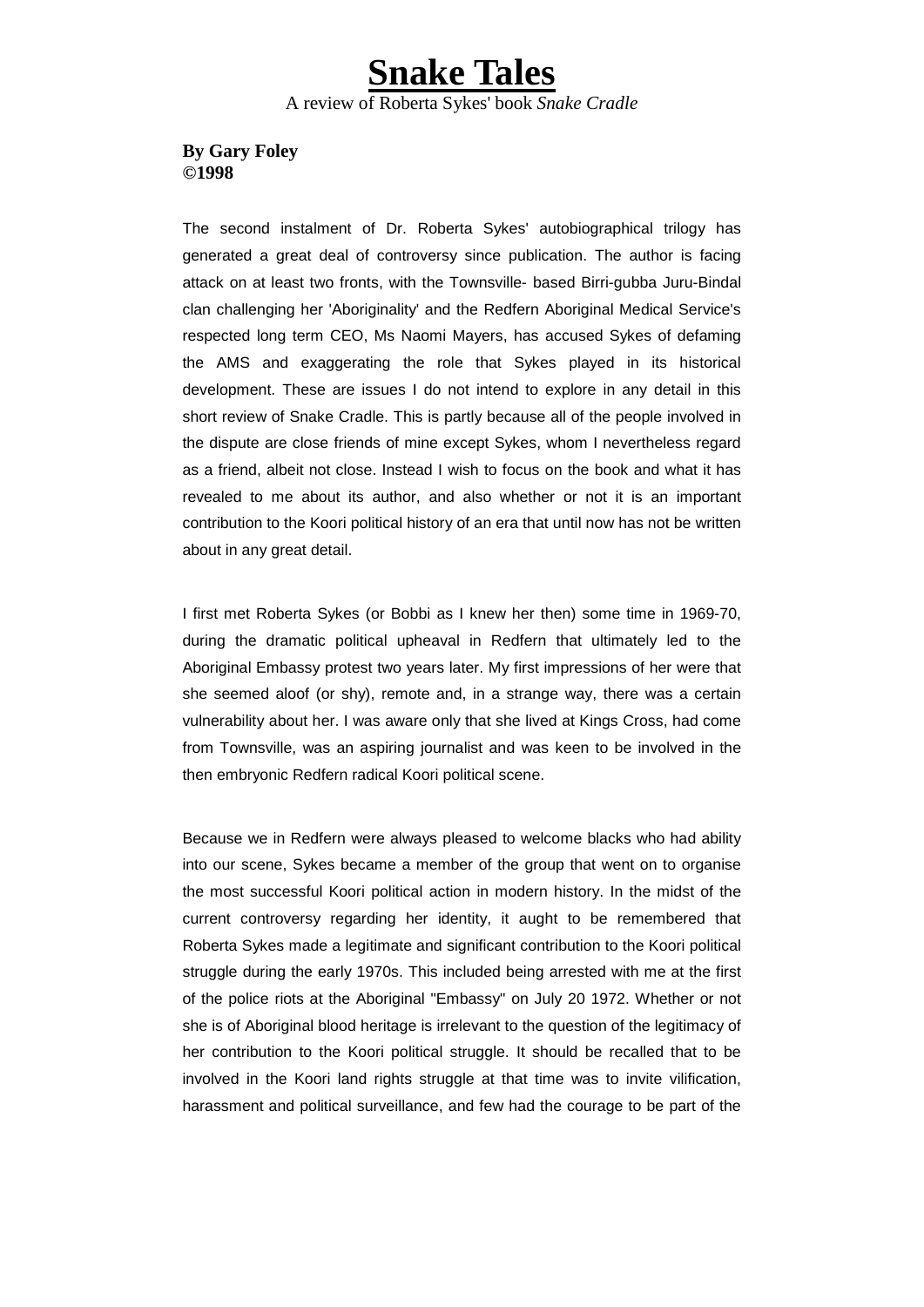vanguard. Sykes at least was there, which is more than can be said of many today who claim to have been.

The horrific events described in Sykes first book, Snake Cradle, have helped us to understand about her reserved manner toward those who met her in Redfern in those days. I now have a better grasp of many aspects of my often turbulent political relationship with her in those days, although like Naomi Mayers, I question many of her memories and perceptions from then. Having been a member of the Board of Directors of the Redfern Aboriginal Medical Service for ten years in the 1970s, I believe that in Snake Dreaming Sykes has exaggerated the role that she played in its creation and early development. And there are too many minor factual inaccuracies scattered throughout the book, like on page 209 where she hears about the first Aboriginal delegation to China and she is upset at the thought of Chicka Dixon, Cheryl Buchanan and myself enjoying China whilst Sykes is alone in England. The only trouble with that anecdote is that I was not on that China trip. I lead the second delegation to China a full 18 months after Chick and Cheryl went.

These are minor factual errors, but they do highlight a significant weakness in this book. In the first book, Snake Cradle, there is much more passion and feeling in the writing, no doubt because of the intensely personal, traumatic nature of the material. This enabled the first book to win the Age Book of the Year Award, and the Kibble Literary Award for women writers. But in Snake Dreaming the writing lacks a similar strength and passion. Instead it reads too much like a travelogue interspersed with references in the 'famous people I have met and fallen out with' genre. This is a great pity because the importance of this book to me rests with the fact that it is the first time we have seen a first-hand account of the events leading up to the Aboriginal "Embassy" demonstrations of 1972.

The perplexing thing about Sykes' writing is that while she stands at the juncture of one of the most exciting, inspirational and historically important events in Koori political history, the reader does not get any real sense of the significance of the occasion. Nor does she try to explain the fascinating hodgepodge of ideological theories and ideas that were behind the political philosophy that emerged from the "Embassy". For example, she makes a couple of passing references to Denis Walker's Black Panther Party, but doesn't go into how an idea that originally germinated in the mind of Malcolm X in Harlem, was developed by Huey P. Newtons Black Panthers in California, then ultimately found life in Aboriginal